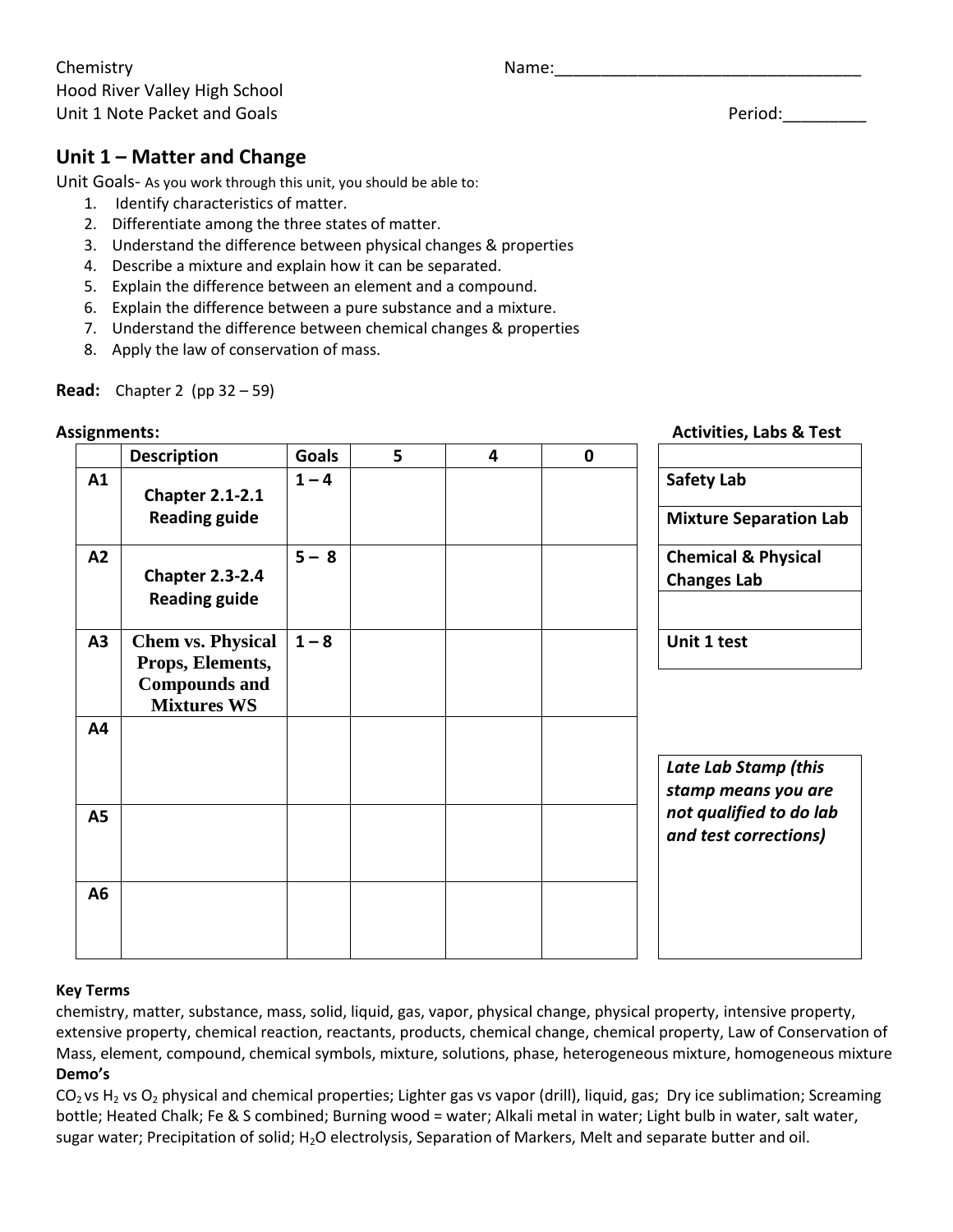Name:\_\_\_\_\_\_\_\_\_\_\_\_\_\_\_\_\_\_\_\_\_\_\_\_\_\_\_ Period: **2-1 Describing matter? A. Matter:** Anything that has *\_\_\_\_\_\_\_\_\_*and *\_\_\_\_\_\_\_\_\_\_\_\_\_\_\_\_*. a. An \_\_\_\_\_\_\_\_\_\_\_\_\_\_\_\_\_\_\_\_property depends on \_\_\_\_\_\_\_\_\_\_\_\_\_\_\_\_\_ of a sample. \_\_\_\_\_\_\_ and \_\_\_\_\_\_\_\_ are good examples. b. An \_\_\_\_\_\_\_\_\_\_\_\_\_\_\_\_\_\_\_\_\_\_\_ property depends only on the type of matter. \_\_\_\_\_\_\_ and \_\_\_\_\_\_\_\_ are good examples. c.  $A_{\text{max}}$  is matter that has a uniform and  $\text{max}$  composition. **B.** Physical Property is a quality or condition of a \_\_\_\_\_\_\_\_\_\_\_\_\_\_\_\_\_\_\_ that can be observed or measured \_\_\_\_\_\_\_\_\_\_\_\_\_\_\_\_\_\_\_\_\_\_\_\_\_\_\_\_\_\_\_\_\_\_\_\_\_\_\_\_\_\_\_\_\_\_\_\_\_\_\_\_\_\_\_\_\_\_\_\_\_\_\_\_\_\_. **i.e. Table 2.2**

| <b>Physical Properties of the three States of Matter</b> |              |        |     |  |  |
|----------------------------------------------------------|--------------|--------|-----|--|--|
|                                                          | <b>Solid</b> | Liquid | Gas |  |  |
| <b>Pictures</b>                                          |              |        |     |  |  |
| <b>Properties</b><br>of Water<br>(H <sub>2</sub> O)      |              |        |     |  |  |

# **C. Physical Change** alters the material without \_\_\_\_\_\_\_\_\_\_\_\_\_\_\_\_\_\_\_\_\_\_\_\_\_\_\_\_\_\_\_\_\_\_\_\_\_.

#### **2-2 Mixtures**

A. A mixture is but are not

\_\_\_\_\_\_\_\_\_\_\_\_\_\_\_\_\_\_\_\_\_\_\_\_\_\_\_\_\_\_.

**a.** \_\_\_\_\_\_\_\_\_\_\_\_\_\_\_\_\_\_\_mixtures are \_\_\_\_\_\_\_\_\_\_\_\_\_\_\_\_\_\_\_\_\_\_\_\_\_\_\_\_\_\_\_\_\_\_\_\_\_\_.

 $\begin{pmatrix} \begin{pmatrix} 1 & 1 \\ 1 & 1 \end{pmatrix} & \begin{pmatrix} 1 & 1 \\ 1 & 1 \end{pmatrix} & \begin{pmatrix} 1 & 1 \\ 1 & 1 \end{pmatrix} & \begin{pmatrix} 1 & 1 \\ 1 & 1 \end{pmatrix} & \begin{pmatrix} 1 & 1 \\ 1 & 1 \end{pmatrix} & \begin{pmatrix} 1 & 1 \\ 1 & 1 \end{pmatrix} & \begin{pmatrix} 1 & 1 \\ 1 & 1 \end{pmatrix} & \begin{pmatrix} 1 & 1 \\ 1 & 1 \end{pmatrix} & \begin{pmatrix} 1 & 1 \\ 1 & 1 \end{pmatrix$ 

To be classified as this type of mixture, something must be \_\_\_\_\_\_\_\_\_\_\_\_\_\_\_\_\_\_\_\_

into something else. If \_\_\_\_\_\_\_\_\_\_\_\_\_\_\_\_\_\_\_\_\_ is involved, we call the mixture

i.e.

i. Homogeneous mixtures are also called \_\_\_\_\_\_\_\_\_\_\_\_\_\_\_\_\_\_\_\_\_\_\_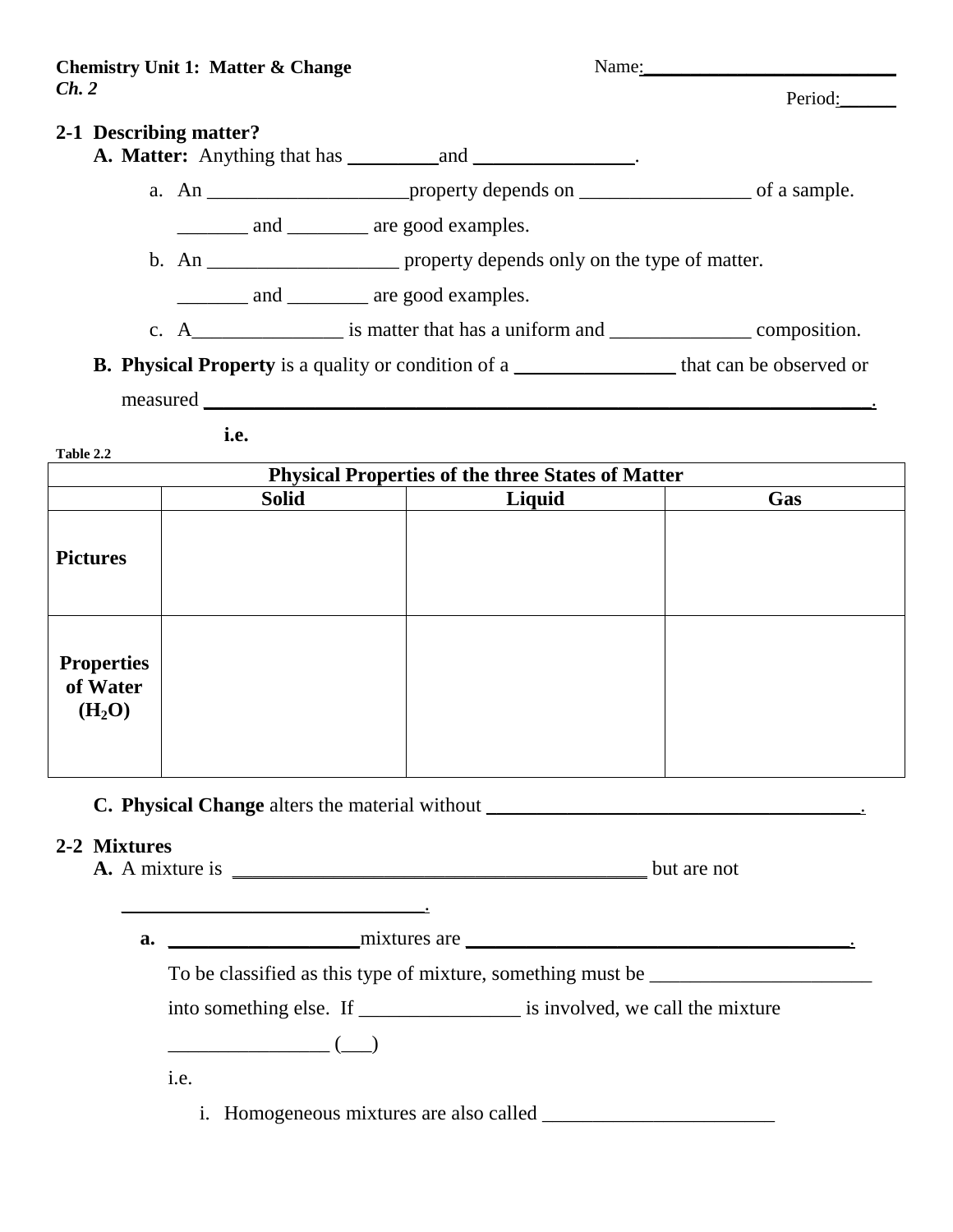### **B. Table 2.3**

|                                                            | <b>Some Common Types of Solutions</b>                                                                        |  |  |  |  |  |
|------------------------------------------------------------|--------------------------------------------------------------------------------------------------------------|--|--|--|--|--|
| <b>System (States of Matter)</b>                           | Examples                                                                                                     |  |  |  |  |  |
| $Gas \rightarrow Gas$                                      |                                                                                                              |  |  |  |  |  |
| Liquid $\rightarrow$ Gas                                   |                                                                                                              |  |  |  |  |  |
| Gas $\rightarrow$ Liquid                                   |                                                                                                              |  |  |  |  |  |
| Liquid $\rightarrow$ Liquid                                |                                                                                                              |  |  |  |  |  |
| Solid $\rightarrow$ Liquid                                 |                                                                                                              |  |  |  |  |  |
| Solid $\rightarrow$ Solid                                  |                                                                                                              |  |  |  |  |  |
| a.                                                         | $matrix are _______$                                                                                         |  |  |  |  |  |
| i.e.                                                       |                                                                                                              |  |  |  |  |  |
| <b>C. Separating Mixtures</b>                              |                                                                                                              |  |  |  |  |  |
|                                                            | <b>a.</b> Mixtures can be separated by _________________________________. This means you do not              |  |  |  |  |  |
|                                                            | $\text{actually } \_\_\_\_\_\_\_\$                                                                           |  |  |  |  |  |
|                                                            |                                                                                                              |  |  |  |  |  |
| i.e.                                                       |                                                                                                              |  |  |  |  |  |
|                                                            |                                                                                                              |  |  |  |  |  |
| 2-3 Elements and Compounds                                 | A. Pure substances can be classified into two groups: ______________&____________                            |  |  |  |  |  |
|                                                            |                                                                                                              |  |  |  |  |  |
| <b>B.</b>                                                  |                                                                                                              |  |  |  |  |  |
| $down by \_\_\_\_\_\_\_\_\_\_\_\_\_\_\_\_\_\_\_\_\_\_\_\_$ |                                                                                                              |  |  |  |  |  |
| i.e.                                                       |                                                                                                              |  |  |  |  |  |
|                                                            |                                                                                                              |  |  |  |  |  |
|                                                            |                                                                                                              |  |  |  |  |  |
|                                                            |                                                                                                              |  |  |  |  |  |
|                                                            |                                                                                                              |  |  |  |  |  |
|                                                            |                                                                                                              |  |  |  |  |  |
|                                                            | <b>a.</b> Homogeneous looking??? Be careful. Of the four types of matter (list them below)<br>$\&$ $\&$ $\&$ |  |  |  |  |  |
|                                                            | circle the three that always look Homogeneous (the same throughout)? The only way to tell                    |  |  |  |  |  |
|                                                            |                                                                                                              |  |  |  |  |  |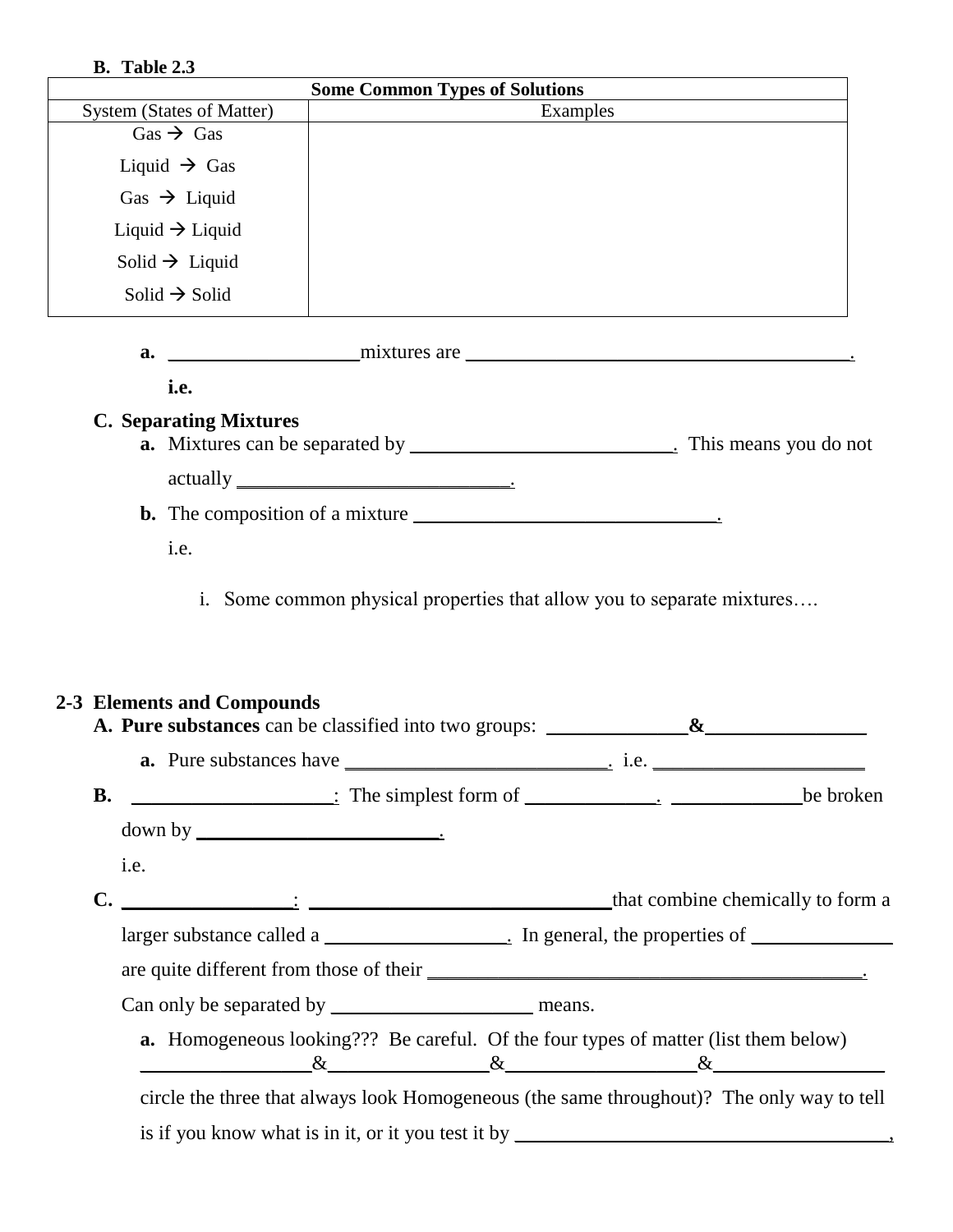## **D. Symbols and Formulas**

- **a.** \_\_\_\_\_\_\_\_\_\_\_\_\_\_\_All matter is ultimately composed of \_\_\_\_\_\_\_\_\_\_\_\_\_\_\_\_\_\_\_\_\_. Each  $\frac{1}{\sqrt{2}}$  is represented by a one or two letter  $\frac{1}{\sqrt{2}}$ Notice on the periodic table that each symbol has only \_\_\_\_\_\_\_\_\_\_\_\_\_\_\_ capitol letter.
- List any element names and symbols you already know:
	- **b. \_\_\_\_\_\_\_\_\_\_\_\_\_\_\_\_\_\_\_** : When two or more \_\_\_\_\_\_\_\_\_\_\_\_\_\_\_\_\_ elements are bonded together they form a \_\_\_\_\_\_\_\_\_\_\_\_\_\_\_\_. In a compound formula, are used to represent the number of each element in the compound. Compounds always have \_\_\_\_\_\_\_\_\_\_\_\_\_\_\_\_\_\_\_\_\_\_\_ capitol letter.
- Water is made of two hydrogen atoms and one Oxygen atom, the formula is  $\Box$

| <b>Hydrogen:</b> $H_2 =$ Elem./Cmpd | <b>Oxygen:</b> $O_2$ = Elem./Cmpd | <b>Water:</b> $H_2O =$ Elem./Cmpd |
|-------------------------------------|-----------------------------------|-----------------------------------|
| <b>Physical Properties:</b>         | <b>Physical Properties:</b>       | <b>Physical Properties:</b>       |
| <b>Chemical Properties:</b>         | <b>Chemical Properties:</b>       | <b>Chemical Properties:</b>       |

• Sugar is made of six carbon atoms, twelve hydrogen atoms, and six oxygen atoms that are all **\_\_\_\_\_\_\_\_\_\_\_** \_\_\_\_\_\_\_\_\_\_\_\_\_\_\_ to eachother. The chemical formula is \_\_\_\_\_\_\_\_\_\_\_\_\_\_\_\_\_\_.

• Table salt (Sodium Chloride, NaCl) =

 $S$ odium  $=$ 

 $Chlorine =$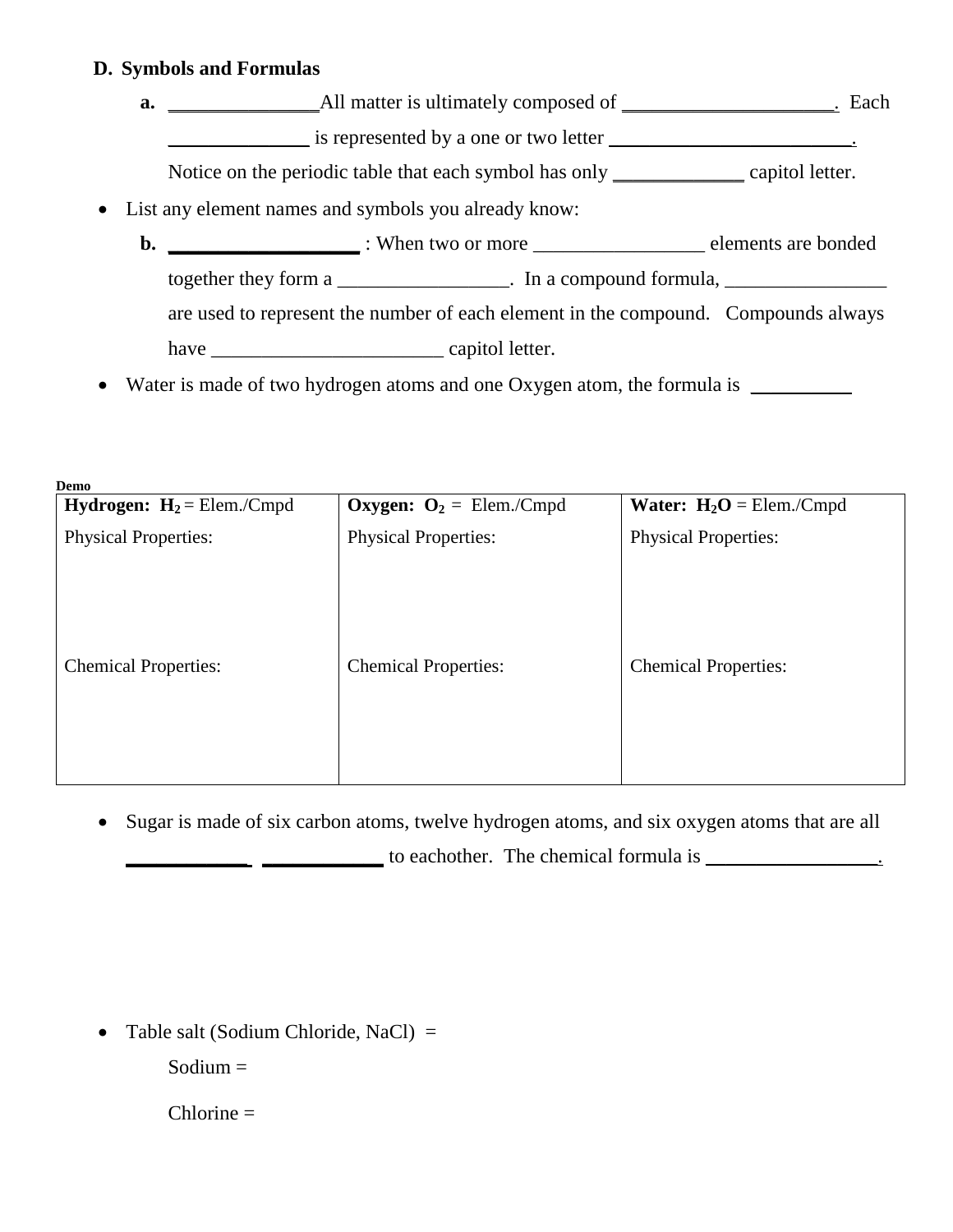